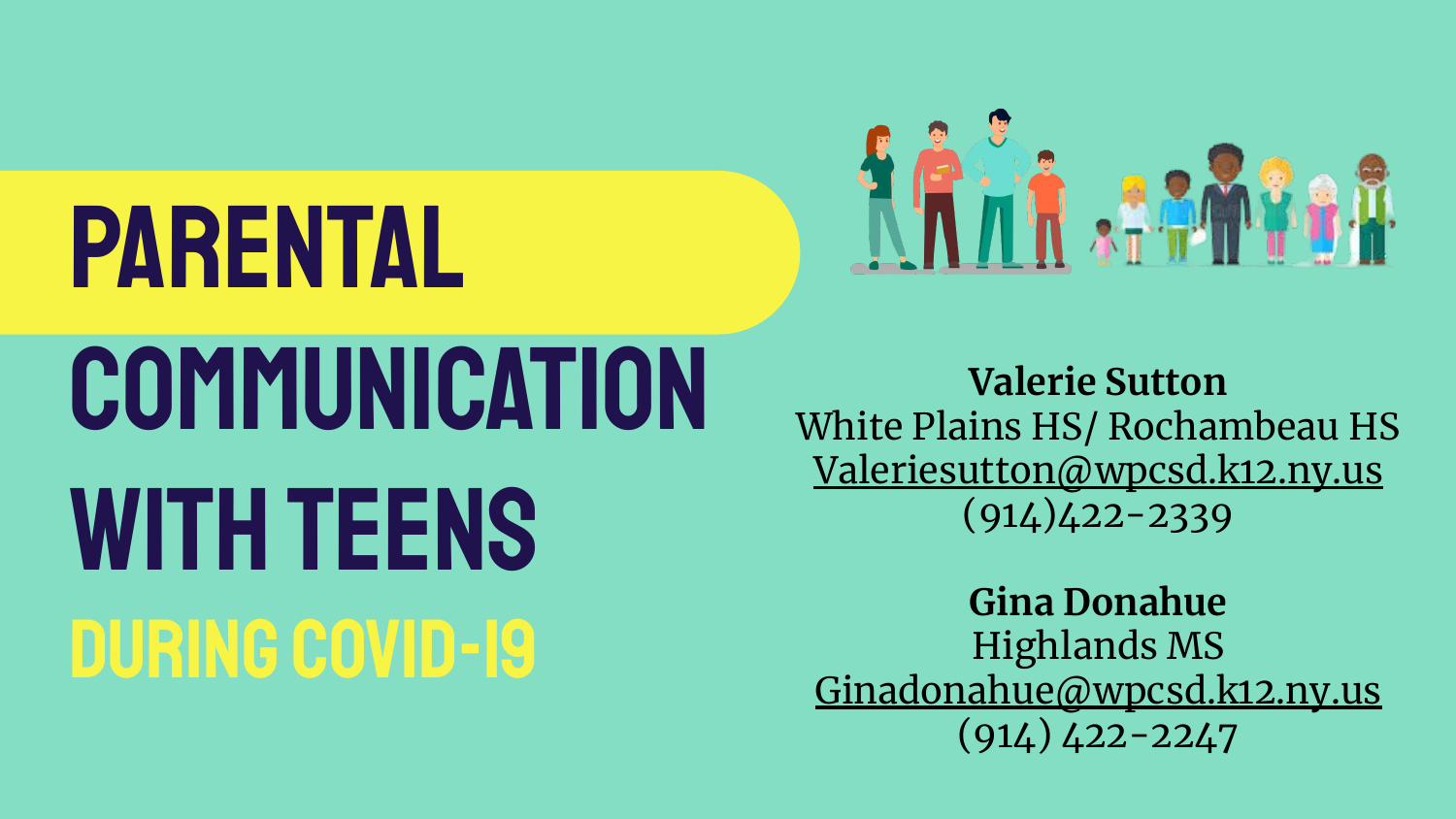

- Brief, 1-3 sessions to do an assessment and educate students about the dangers of AOD use.
- If further intervention is needed, SAC makes appropriate referrals to outside agencies
- **●** SAC is available to speak with any student about stressors that might put them at risk for AOD use.
	- Stress, anxiety, depression, family history of substance use, peer conflict, etc.
- **●** Referrals can be made by administration, faculty, parents and peers.
	- If you would like for your child to be seen by their SAC please feel free to email or call us!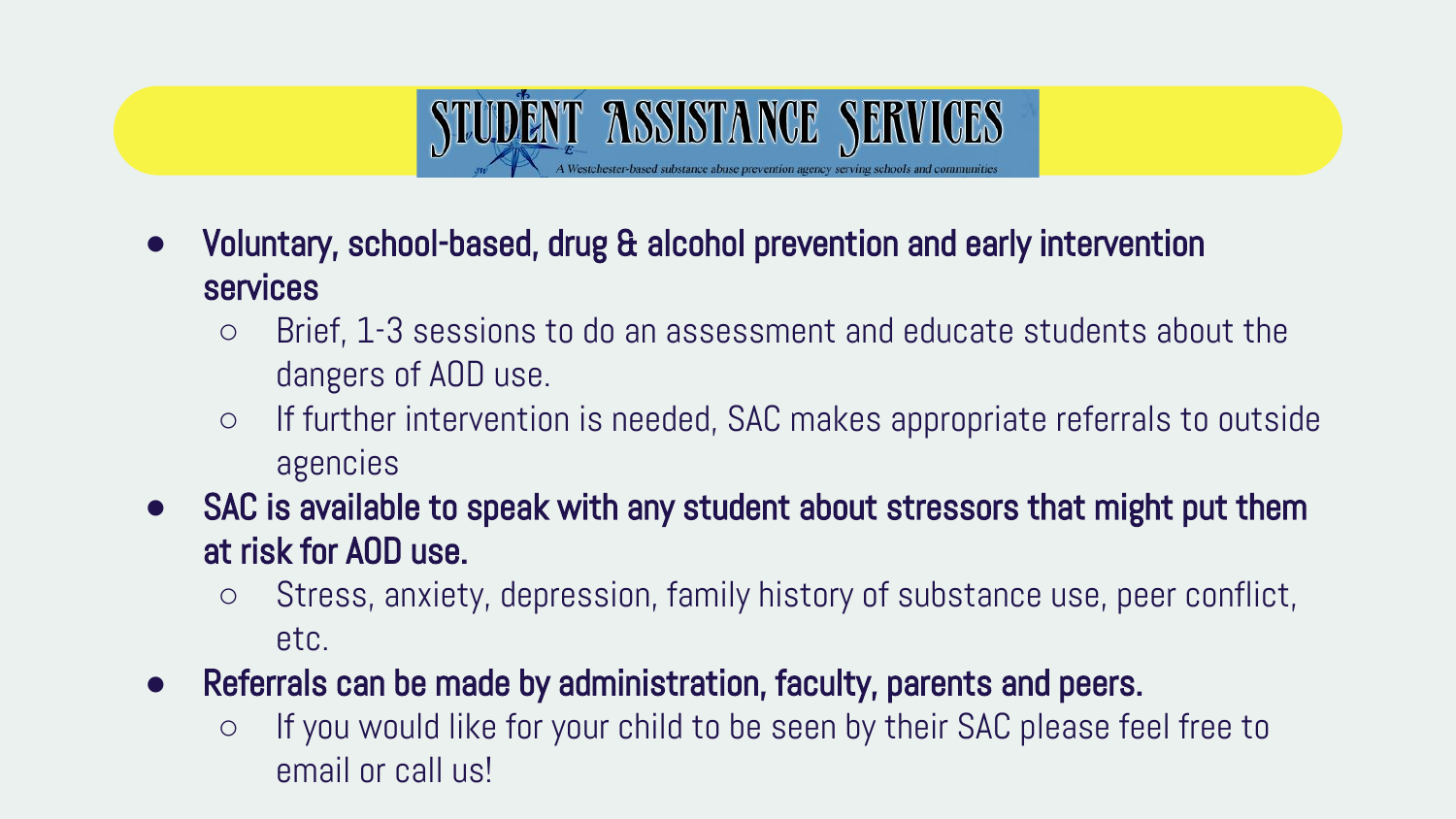

### Tips for Parents



Find space for yourself to decompress, designated time to relax, having self-compassion, reconnect with things you enjoy



#### **HEALTHY ROUTINE**

Logging into classes every day, maintaining a regular sleep schedule, eating healthy, connecting with others

#### ● Empathy/ Validation



One of the most painful parts of this for teenagers is missing out on life events. Try to give room to acknowledge this sadness





Family hikes, walks or bike rides. Pre-recorded classes, games or family "screen breaks," know when to ask for help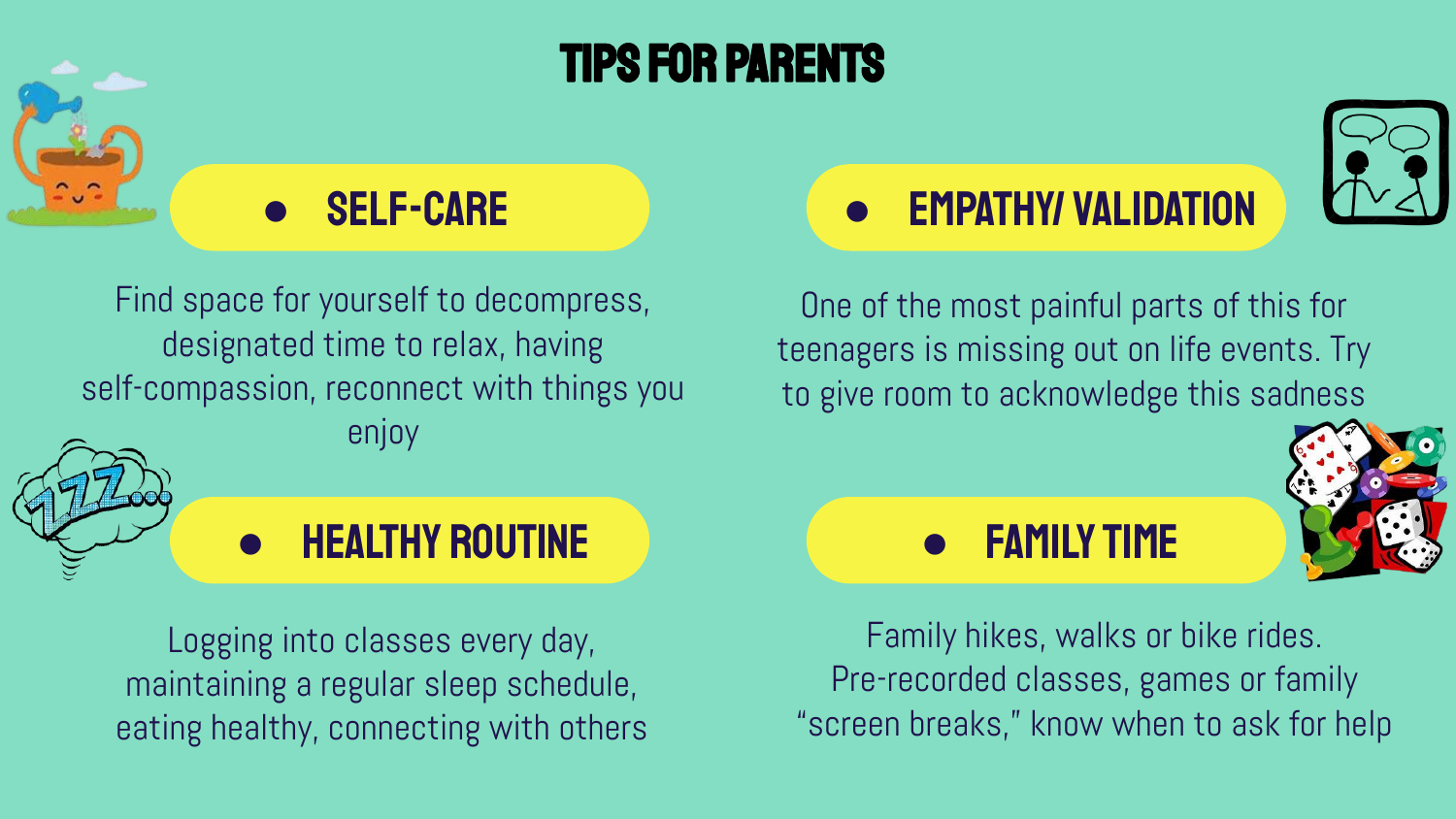

#### Adolescent Well- Being

- **Challenges during pandemic:** changes in routine, loss of life events, some sadness; "grieving" is normal
- **●** What is abnormal behavior for this time or signs of depression?
	- Prolonged feelings of sadness, interfering with functioning (i.e.school work, job, extra-curricular activities; Intensity of feelings
	- If you have any concerns, reach out to a professional for advice
- **●** Substance Use
	- Some teens will turn towards substances as a coping mechanism during this time.
	- Important to Discuss expectations around substance use with your children.
	- Check in with children and have open communication!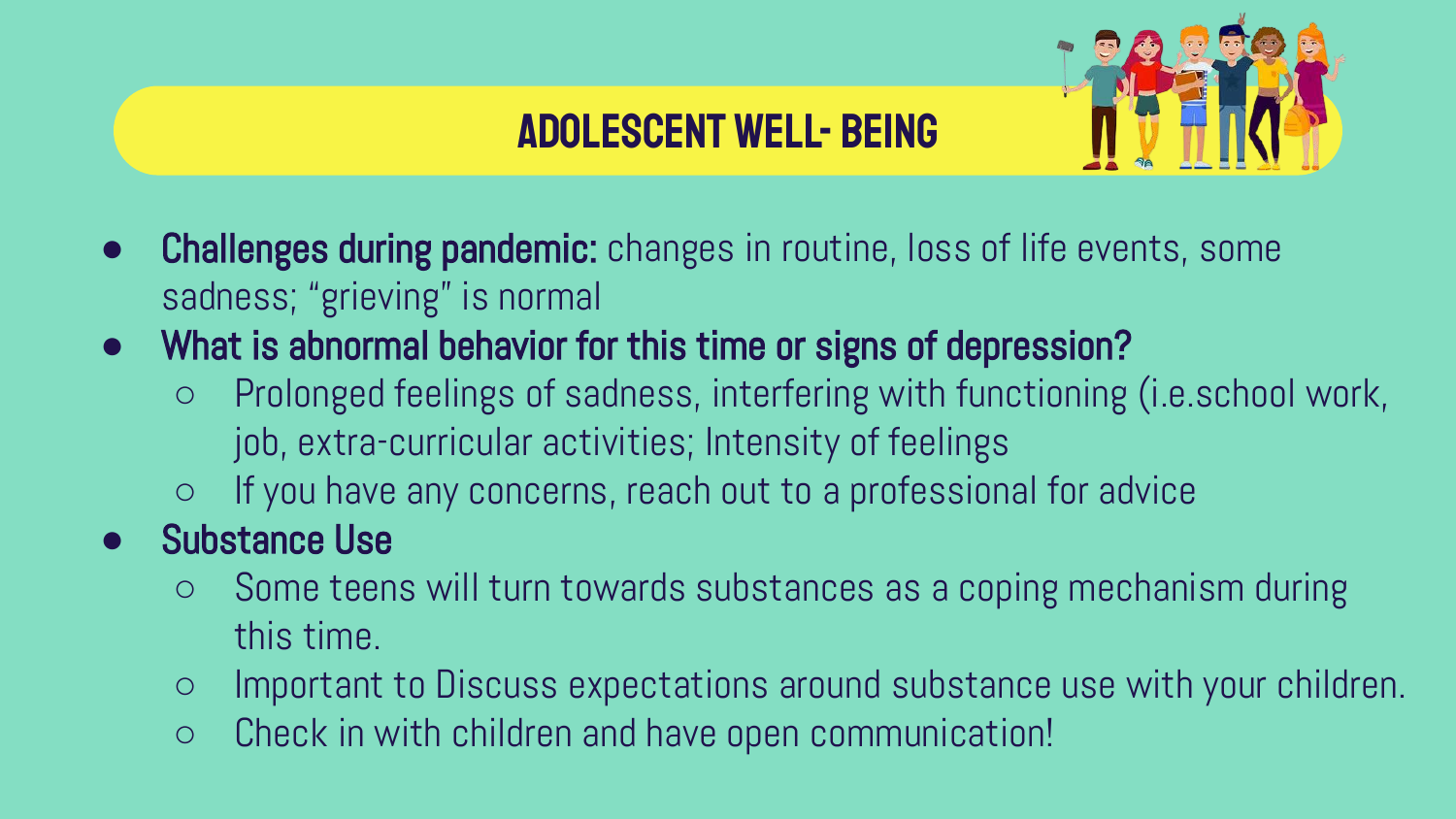## **RESOURCES**

- Power to the Parent <http://powertotheparent.org/>
- **Child Mind Institute** <https://childmind.org/coping-during-covid-19-resources-for-parents/>
- **Office of Alcoholism and Substance Abuse** <https://oasas.ny.gov/prevention/parents-and-caregivers>
- Common Sense Media <https://www.commonsensemedia.org/>
- **NY Project Hope**

[https://nyprojecthope.org/?utm\\_medium=G1Search&utm\\_source=Google&utm\\_](https://nyprojecthope.org/?utm_medium=G1Search&utm_source=Google&utm_campaign=OMHProjectHOPERSPGrant) [campaign=OMHProjectHOPERSPGrant](https://nyprojecthope.org/?utm_medium=G1Search&utm_source=Google&utm_campaign=OMHProjectHOPERSPGrant)

Know 2 Prevent <https://www.know2prevent.org/>